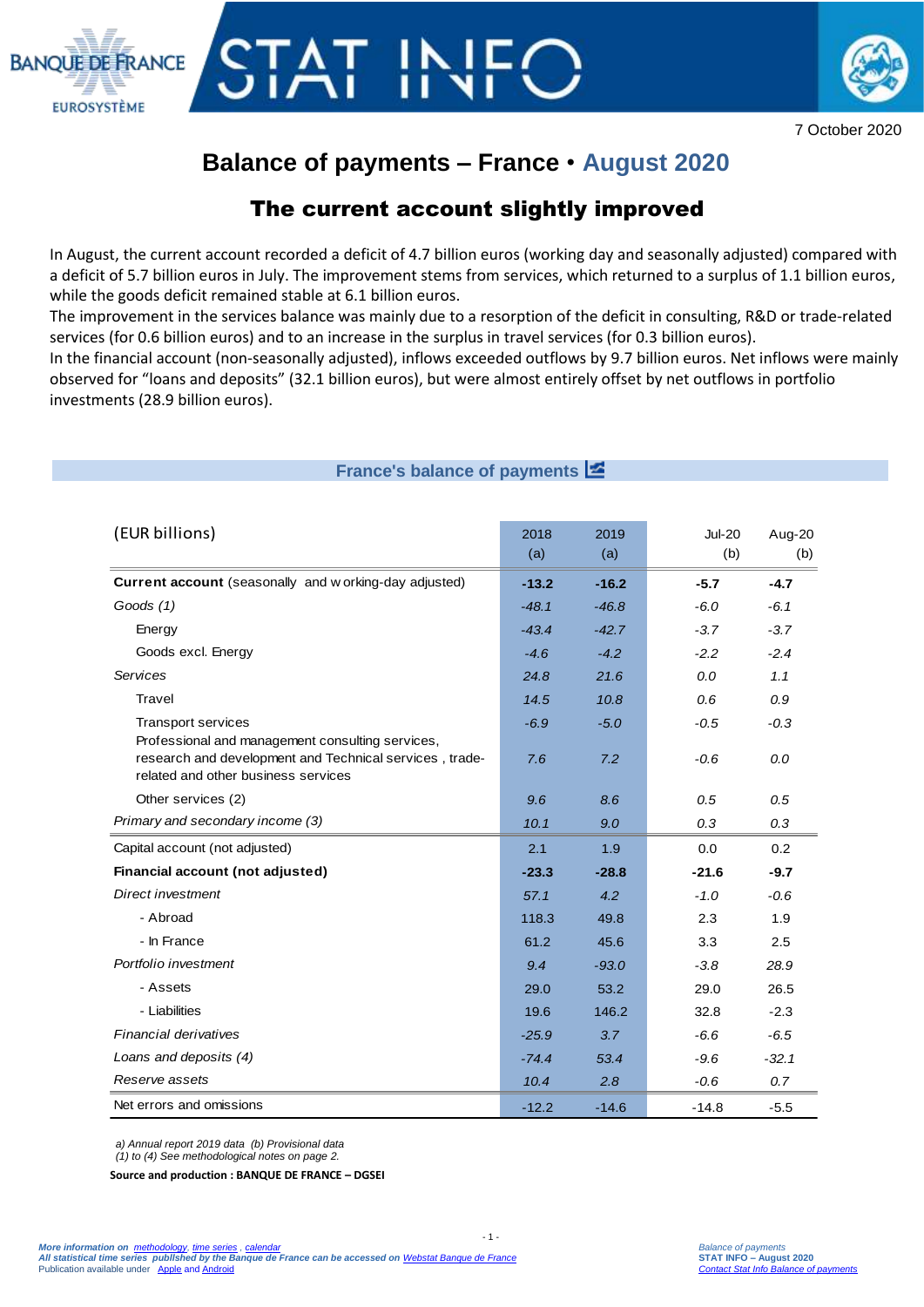# **BANOUE DE FRANCE EUROSYSTÈME**





#### **Methodological notes relating to pages 1 and 3**

Jul-11 Jan-12 Jul-12 Jan-13 Jul-13 Jan-14 Jul-14 Jan-15 Jul-15 Jan-16 Jul-16 Jan-17 Jul-17 Jan-18 Jul-18 Jan-19 Jul-19 Jan-20 Jul-20

The series shown on this chart have been seasonally and working-day adjusted

(1) Data on trade in goods are FOB-FOB values, which means without cost, insurance and freight. This expenditure is recorded in the services item. Exchanges of goods cover General merchandise published by the Directorate General of Customs and Excise (DGDDI) on one side, merchanting and methodological adjustments calculated by the Banque de France, on the other side. In order to ensure the comparability of French balance of payments with those of other countries and conformity with the international standards, the international standard for Balance of Payments statistics is released under the aegis of the International Monetary Fund. The key concept for the balance of payments is the concept of economic ownership which is consistent with the national accounts.

(2) Services other than travel (tourism and professional travels), transport services, professional and management consulting services, R&D and development and technical services, trade-related and other business services include manufacturing, maintenance and repair, construction, insurance and pension services, financial services, charges for the use of intellectual property, telecommunication, computer and information services, personal, cultural and recreational services and government goods and services.

(3) Income includes primary and secondary incomes. Primary income refers to the flows received by economic agents for their participation in the production process ("compensation of employees") or for the provision of financial assets ("investment income") or for the rental of natural resources ("rent"). Taxes and subsidies on products and production are also included in primary income. Secondary income records current transfers between residents and non-residents. A transfer is a transaction that involves the provision of a good, service, financial asset or another non-produced asset without receiving something of economic value in exchange. (4) The "other investment" (loans and deposits) component of the financial account includes all transactions in financial assets and liabilities with non-residents that do not concern direct investment, portfolio investment, financial derivatives or reserve assets. In practice, this mainly concerns bank deposits and interbank lending, as well as loans and deposits made by insurance companies and all kinds of investment companies and funds.

On the Banque de France website a detailed [methodological note on balance of payments and international](https://www.banque-france.fr/sites/default/files/media/2016/11/16/bdp-gb-methodologie.pdf)  [investment position](https://www.banque-france.fr/sites/default/files/media/2016/11/16/bdp-gb-methodologie.pdf) can be found. Highlights on specific topics are also available:

- [foreign direct investments \(English and French\),](https://www.banque-france.fr/en/statistics/balance-payments/foreign-direct-investment)
- [remittances \(French\),](https://www.banque-france.fr/statistiques/balance-des-paiements/la-remuneration-des-salaries-et-les-envois-de-fonds-des-travailleurs)

Jan-10 10 11

- [international tourism in France](https://www.banque-france.fr/statistiques/balance-des-paiements/les-services-de-voyages) (French),
- [international banking activity \(English and French\),](https://www.banque-france.fr/en/statistics/balance-payments/international-banking-activity)
- [banks foreign establishment \(French\),](https://www.banque-france.fr/statistiques/balance-des-paiements/les-implantations-bancaires-letranger)
- net foreign assets (English and French).
- [business services \(French\).](https://www.banque-france.fr/statistiques/balance-des-paiements-et-statistiques-bancaires-internationales/services-hors-voyages/les-services-aux-entreprises)



*More information on [methodology,](https://www.banque-france.fr/en/statistics/access-series/methodologies) [time series](http://webstat.banque-france.fr/en/browse.do?node=5384221) [, calendar](https://www.banque-france.fr/en/statistics/calendar)a* A*ll statistical time series publlshed by the Banque de France can be accessed on <u>[Webstat Banque de France](http://webstat.banque-france.fr/en/home.do)</u><br>Publication available under [Apple](https://itunes.apple.com/fr/app/banquefrance/id663817914?l=fr&ls=1&mt=8) and [Android](https://play.google.com/store/apps/details?id=fr.bdf.mobile&feature=search_result#?t=W251bGwsMSwyLDEsImZyLmJkZi5tb2JpbGUiXQ)*